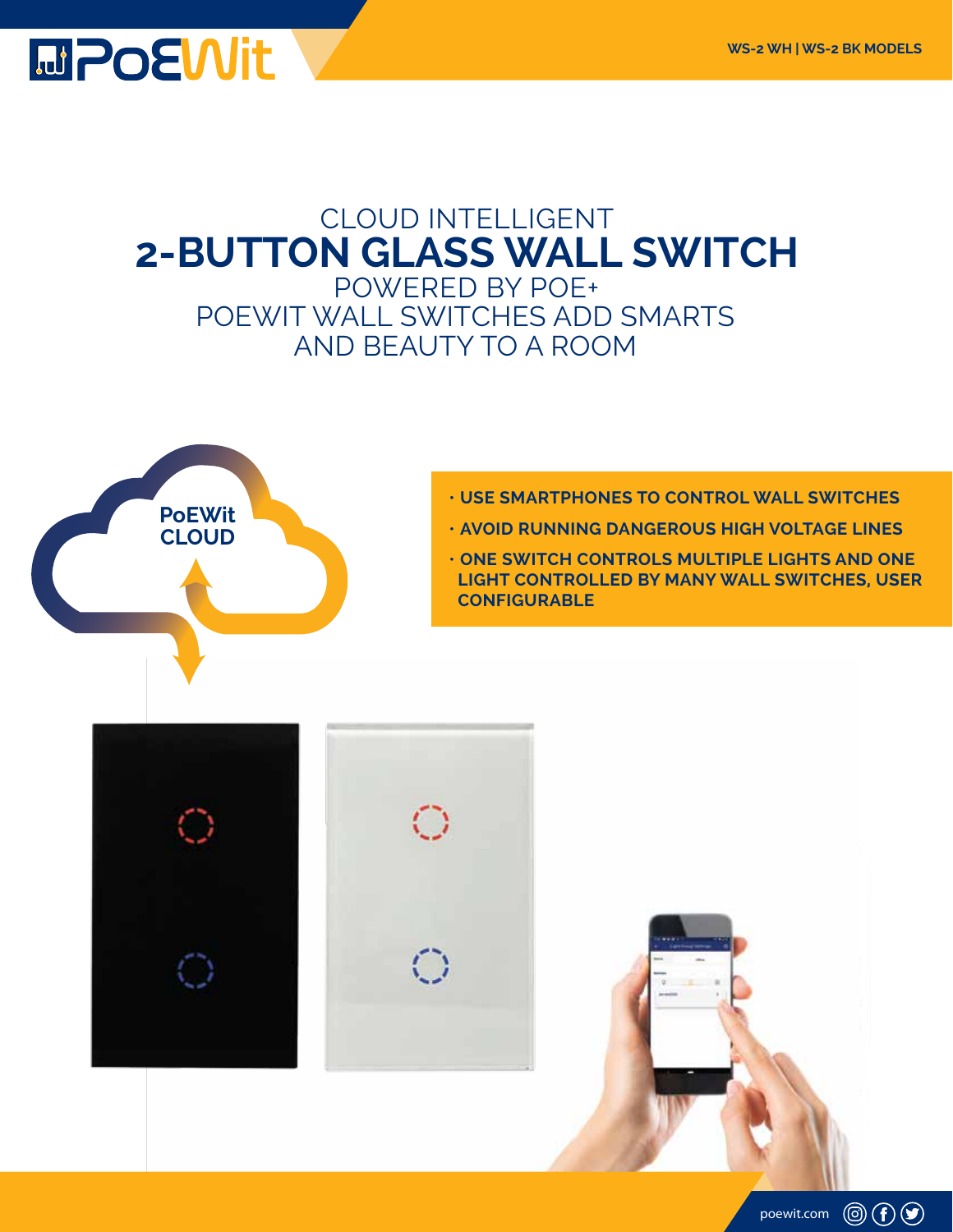# **MPOEWit**



PoEWit built the first intelligent, fully cloud network and PoE powered wall switch that works with its PoEWit's PoE lights. The smart system offers flexibility. Wall switches are no longer permanently connected to a light. Custom installers and homeowners place wall switches and lights anywhere that is convenient, needed, or aesthetically pleasing. Because of the intelligence, they change configurations easily when new requirements arise. Wall switch activation passes up to the cloud, and users select which light or lights are triggered. simple, efficient, and powerful.

#### **Key Features**

- **Industry's first PoE solution,** so no need to run high voltage lines
- **Simple cloud based, mobile device management**

• **Control many lights via one switch**  • **Capacitive touch sense glass surface** eliminates stains and simple clean-up of finger prints or any other mess

| <b>Physical</b>   |                                                                                                                            |
|-------------------|----------------------------------------------------------------------------------------------------------------------------|
| <b>Colors</b>     | White or black                                                                                                             |
| <b>Dimensions</b> | 0.11 in $\times$ 0.18 in $\times$ 0.05 in                                                                                  |
| <b>Button</b>     | - Indicator-Yes, 7 colors + off and<br>programmable fading<br>- Button mode- capacitive touch sense<br>- Button number-two |



#### **Mounting**

Mounts into standard North America, Single Gang Low Voltage trim ring

poewit.com

 $\circledcirc$  (f)  $\circledcirc$